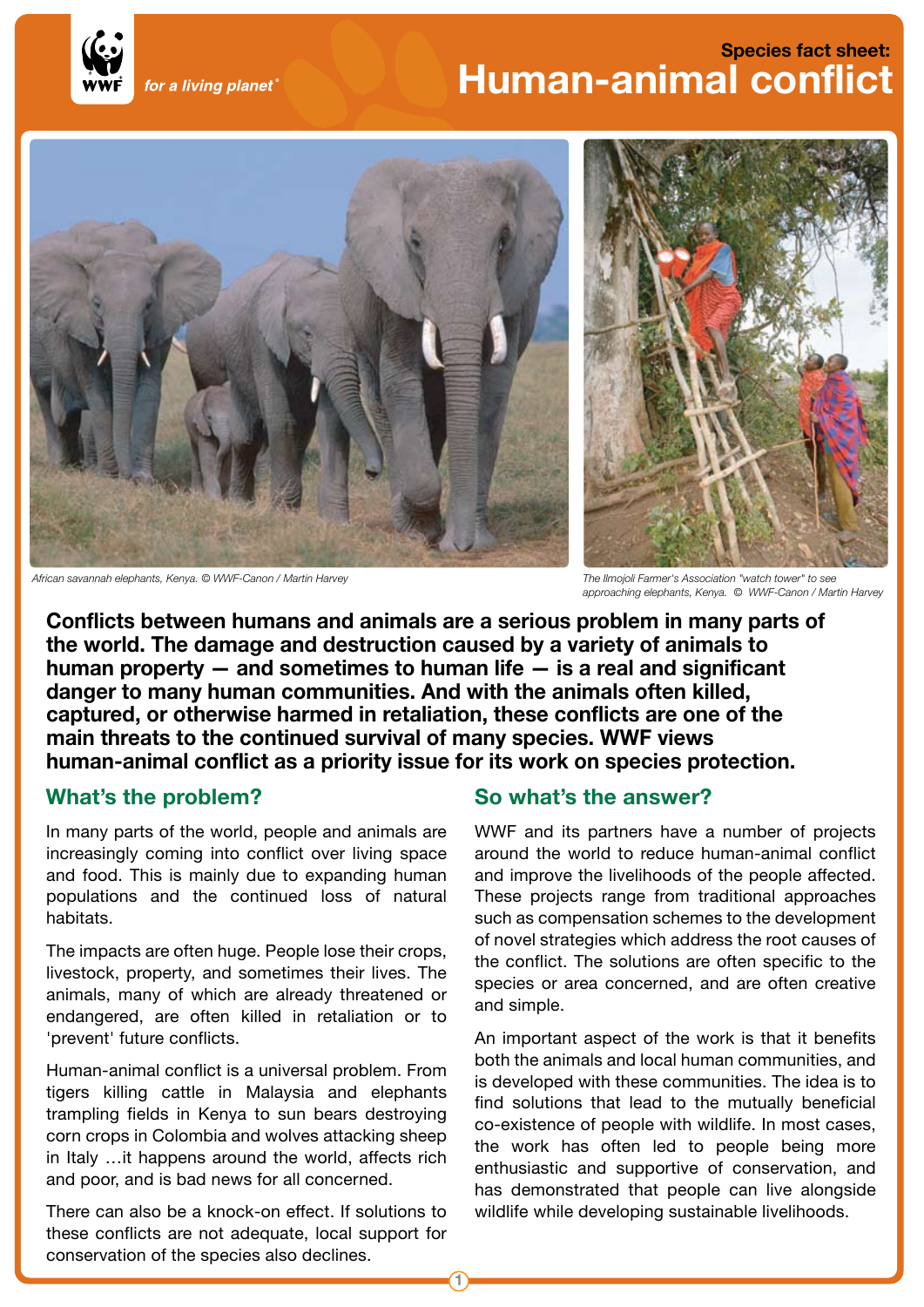# **Examples of WWF's work on human-animal conflict**

Many different animals come into conflict with humans in different parts of the world. WWF focuses on priority species in priority areas, where conflict with humans poses a serious threat to their continued survival. The majority of WWF's conflict mitigation work is done in collaboration with many different partners, ranging from other conservation organizations to local communities and governments.

# **1. Elephants**

In both Africa and Asia, elephant habitat is being replaced by agriculture — both small-scale subsistence agriculture and international agribusiness such as palm oil. The animals are being squeezed into smaller and smaller areas of remaining natural habitat, which are surrounded by crops that elephants like to eat. As a result, elephants frequently raid and destroy the fields.

Small farmers — often desperately poor and economically vulnerable, and sometimes forced by circumstances to encroach into elephant habitat — can lose their entire livelihood overnight to an elephant raid. Big business suffers too: for example, in Riau, Indonesia, the cost of elephant damage to oil palm plantations and timber estates is estimated at around US\$105 million per year.

There are also deaths and injuries on both sides. In Kenya alone, over 200 people have been killed by elephants in the last seven years, and wildlife authorities shoot between 50 and 120 elephants each year. With elephant populations declining dramatically over the past 100 years, habitat loss, poaching, and conflict with people are now the biggest threats to their continued survival.

#### **Work by WWF and its partners to reduce these conflicts includes:**

- chili and tobacco-based deterrents to keep elephants out of fields *(Kenya, Malaysia, Mozambique, Namibia, Tanzania, Zambia)*
- early warning systems, e.g. manned watchtowers and observers with whistles stationed in front of farms *(India, Kenya, Mozambique)*
- making farms easier to defend (*Kenya, Mozambique*) •
- **•** growing crops that elephants don't like (*Kenya*)
- encouraging alternative livelihoods that don't lead to conflict *(Kenya, Mozambique)*
- investigating alternative livelihoods based on the maintenance of elephant habitat, such as tourism (*Kenya*)
- improving the management of oil palm plantations and timber estates to keep elephants out (*Indonesia, Malaysia)*
- creating new protected areas and improving the management of existing protected areas *(India, Kenya, Malaysia, Mozambique, Nepal)*
- restoring degraded biological corridors to facilitate seasonal movement of elephants and limit their need to travel through human settlements (*Malaysia, Nepal)*.

# **2. Great apes**

Human activity is taking its toll on our closest relatives. Like elephants, great apes in Africa and Asia are losing their forest home due to commercial logging and expanding agriculture. Although the majority of great apes killed by humans are hunted by poachers, they are also killed in retaliation for raiding crops. For example, around Kibale National Park in Uganda, chimpanzees raid crops such as banana, maize, and sugar cane on average 75 times a year. In response, some 15% of affected farmers put out traps, snares, or poison to kill the crop-raiders. Similarly, mountain gorillas that have lost their natural fear of humans due to gorilla-based tourism also raid crops, with some groups foraging principally on cultivated land for weeks or even months. Both chimpanzees and mountain gorillas have also been known to attack people.

The rapid expansion of oil palm plantations in Sabah (Borneo), Malaysia, in the 1980s and 1990s saw many orang-utans being displaced from their natural habitat and killed for raiding plantations and eating young oil palm fronds. Crop raiding is much less frequent these days, but habitat loss due to expanding plantations remains a great threat to the survival of Asia's only great ape.

#### **Work by WWF and its partners to reduce these conflicts includes:**

- creating a community-managed buffer zone between Bwindi Impenetrable National Park and agricultural fields, and investigating alternative crops and other forms of income generation to reduce raids by mountain gorillas (*Uganda*)
- establishing monitoring systems to measure the effectiveness of different approaches to reducing human-gorilla conflict (*Uganda*)
- replanting trees to restore degraded forests in wildlife sanctuaries and between oil palm plantations in order to provide more living space and additional food sources for orang-utans (*Malaysia*).



*Chimpanzee mother and baby, Africa. © WWF-Canon / Martin Harvey*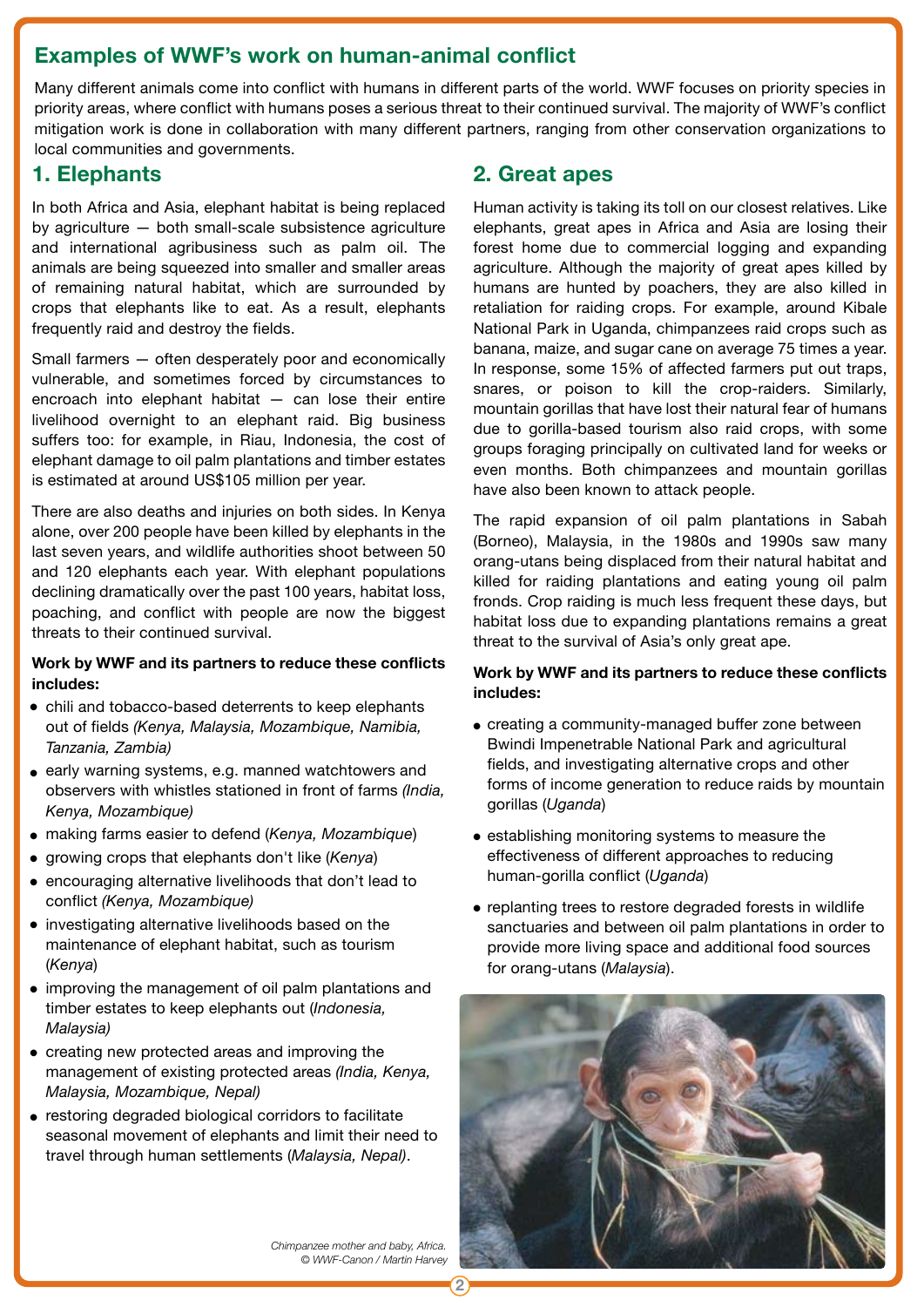# **3. Big cats**

The vast majority of big cat species have lost huge areas of their natural habitat over the last century. Their numbers have correspondingly declined and many remaining populations are now isolated and confined to remote areas. For example, the number of tigers worldwide has declined from 100,000 to no more than 7,000, while the habitat of the Central Asian leopard has declined from several million hectares to less than 800,000 hectares.

While habitat and the availability of natural prey for big cat species continue to decline, the number of domestic livestock raised near their habitat is steadily increasing. An inevitable result is that the cats start preying on the livestock. Many communities are heavily dependent on their livestock for sustenance and income, so when livestock predation occurs, the cats are captured and taken to zoos, killed in retaliation, or actively persecuted to prevent similar events happening in the future.

For example, a survey in one part of northern India indicated that over a 14-month period, the average household lost six animals, valued at almost US\$300, with snow leopards responsible for 55 per cent of these kills. Between 1996 and 2002, eight snow leopards were reported killed in one northern Indian village alone. Although most big cats don't attack people, tigers sometimes do, and it appears that these attacks are becoming more frequent.

#### **Work by WWF and its partners to reduce these conflicts includes:**

- providing or helping with financial or animal compensation, and/or livestock insurance schemes for livestock lost to tigers *(Bhutan, India)*, snow leopards *(Bhutan, Mongolia)*, Central Asian leopards (*Turkmenistan*), and jaguars (*Argentina*)
- improving livestock management and/or husbandry so that predation is less frequent *(India, Malaysia, Mongolia, Pakistan)*
- promoting alternative livelihoods and income generation opportunities that either don't encroach on, or actively rely on, tiger habitat *(India and Nepal)* and snow leopard habitat *(Bhutan, Mongolia, Nepal)*
- creating buffer zones between protected areas and human settlements (*Nepal*)
- **•** forming local snow leopard conservation committees (*Nepal*)
- monitoring Eurasian lynx numbers and translocating animals once they have reached a maximum number in a particular area (*Switzerland, where the species was reintroduced in 1971).*



*Snow leopards, Central Asia. © WWF-Canon / Martin Harvey*



*Sheep wool and felt products made by local women involved in a WWF-supported alternative income generation project to protect snow leopard, Irbis Enterprises, Mongolia. © WWF-Canon / Anton Vorauer* 

# **4. Greater one-horned rhinos**

The greater one-horned rhino is a conservation success story in India and Nepal — numbers have increased from 600 in 1975 to about 2,400 today. But with this success has come conflict: the growing rhino population increasingly competes with humans. The animals have destroyed crops, leading to retaliatory actions from affected farmers. Poaching is the main threat to the species, but conflict with humans is also a problem.

#### **Work by WWF and its partners in Nepal to reduce these conflicts includes:**

- **translocating rhinos from** Royal Chitwan National Park to Royal Bardia National Park to reduce pressure caused by large rhino numbers at Royal Chitwan National Park
- creating buffer zones around protected areas and between forests and agricultural fields
- education to promote acceptance of rhinos
- **promoting alternative livelihoods that don't encroach** into rhino habitat.

# **5. Bears**

Latin America's only bear, the spectacled bear, lives throughout the Andean mountains of Venezuela, Peru, Ecuador, Bolivia, and Colombia. However, its forest habit is shrinking as agriculture encroaches higher and higher up the hillsides. The forest is usually replaced with maize fields - a particularly favoured food of the bears. Spectacled bears will also attack livestock. In retaliation, some 200 bears are killed each year. Conflicts with humans seem to have increased in recent years with the increased deforestation of Andean forests to establish illegal farms.

Brown bears once roamed throughout most of the Northern Hemisphere. In Europe, the only large population remaining today is in the Carpathian Mountains of Central/Eastern Europe. The animals were driven to extinction in Western Europe by the early 1900s, but thanks to reintroduction and conservation programmes, populations have been re-established in some areas and bear numbers are increasing. However, after not seeing them in the wild for up to 100 years, people have lost the knowledge of how to live with these animals and so come into conflict with them. Rapid economic development in Central and Eastern Europe is also putting pressure on brown bears and bringing them into increased conflict with humans. Throughout their range, brown bears attack livestock and raid beehives, orchards, rubbish bins, and occasionally food storehouses. They will also attack people, although in the vast majority of cases this behaviour is defensive rather than predatory; for example bears often attack humans after having been wounded by a hunter.